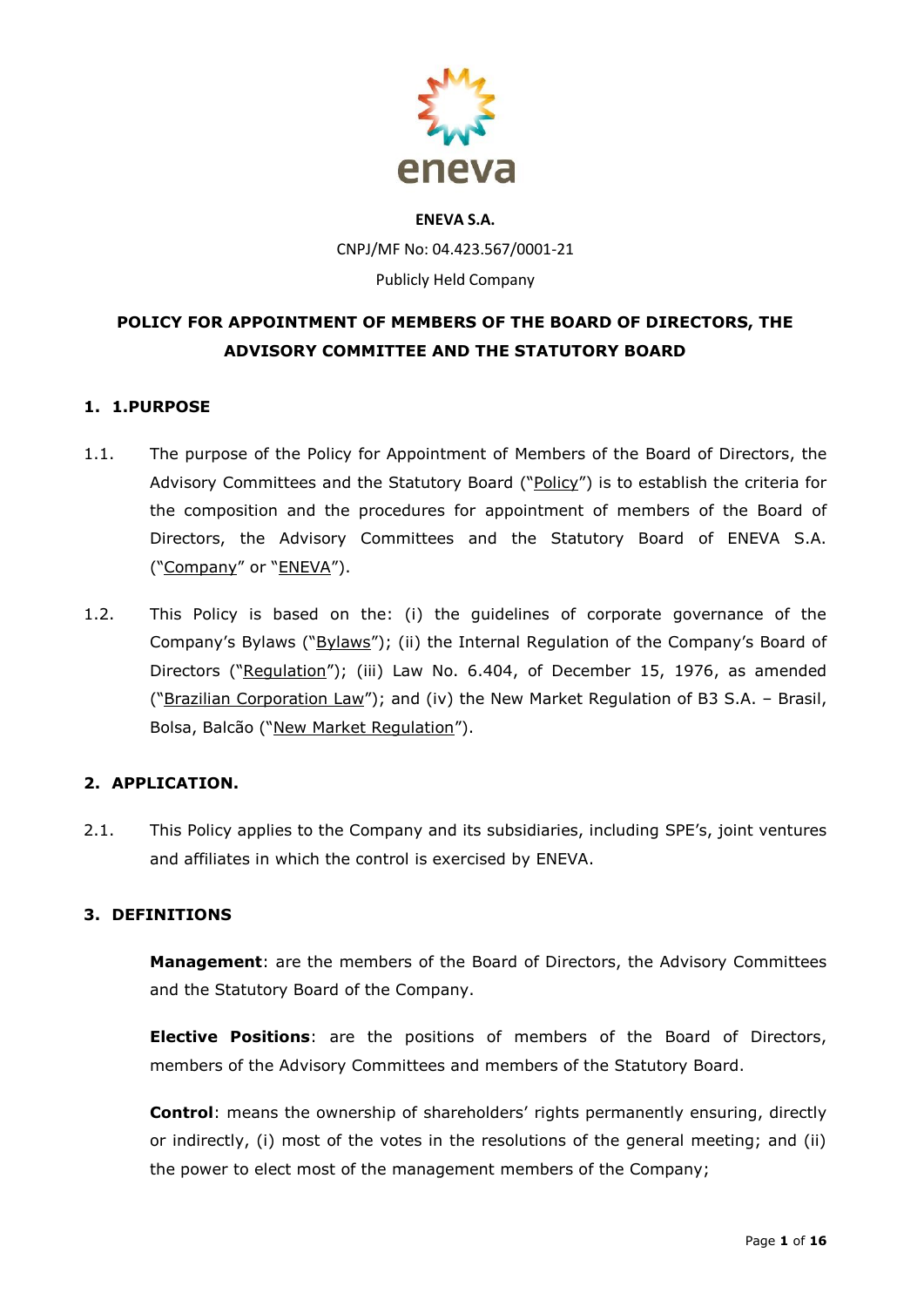

CNPJ/MF No: 04.423.567/0001-21

Publicly Held Company

# **4. GUIDELINES FOR APPOINTMENT OF ELECTIVE POSITIONS**

- 4.1. Appointments of members to assume Elective Positions must, in addition to complying with the provisions set forth in the documents referred to in item 1.2. above and the Laws and Applicable Regulations, be aligned to the best interest of the Company and such members must be highly qualified professionals, committed to the values and the culture of the Company, in addition to having notable and proper professional, technical and educational experience, compatible with the position which such members are being appointed to assume.
- 4.2. The Appointments for Elective Positions shall also consider, to the extent possible, for a good composition of the collegiate bodies, the diversity of knowledge, experience, behavior, cultural aspects, gender, age group and academic background, as well as the complementarity of competences in the collegiate and the availability of time for the exercise of the position.
- 4.3. It is recommended that members appointed to assume Elective Positions of the Board of Directors and Board of Executive Officers be fluent in English, given the Company's size, the nature of its business, the global coverage of the markets in which it operates and the presence of foreign investors among shareholders.
- 4.4. Members appointed to assume the Elective Positions of the Board of Directors and the Board of Executive Officers will be subject to all requirements and legal prohibitions, including, but not limited to, articles 145 through 147 of the Brazilian Corporation Law and CVM Instruction 367.

# **5. PROCEDURE FOR APPOINTMENT OF MEMBERS OF THE BOARD OF DIRECTORS**

5.1. Members for Elective Positions of the Board of Directors can be appointed by the Management or any shareholder of the Company pursuant to the Brazilian Corporation Law and CVM Regulation.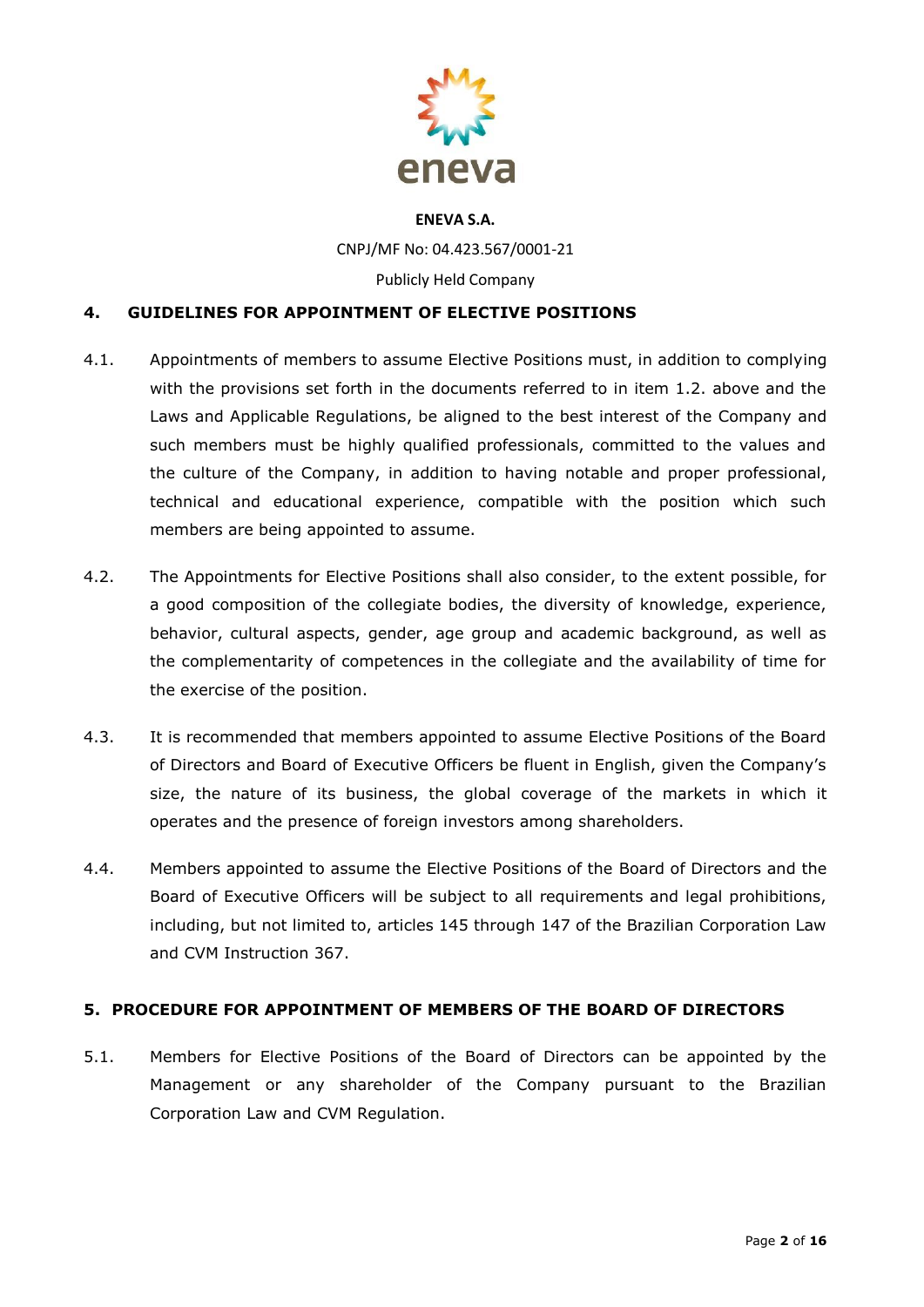

CNPJ/MF No: 04.423.567/0001-21 Publicly Held Company

- 5.1.1. The Board of Directors itself, in the process of renewing its mandate, must, in advance, define the profile, disclose the desired qualification and the expectation regarding the applicants.
- 5.2. The shareholder wishing to appoint members to the Board of Directors can submit to the Company in writing a letter stating the full name and qualification of the applicants within 25 (twenty-five) days prior to the General Meeting electing the new Company's Board of Directors, according to art. 21-L, §1, item I, a, of CVM Instruction 481 and as provided in article 11 of the Company's Bylaws.
- 5.2.1. Except for the period for receiving the request for inclusion of applicant in the remote voting report, appointments that occur after the deadline described in item 5.2 will be duly disclosed to the market or at the General Ordinary Meeting itself, in case there is not enough time for disclosure.
- 5.3. Pursuant to article 3 of CVM Instruction 367, the shareholder who submits the appointment of a Board of Directors' member shall present, in the same act:
	- (i) a copy of a clearing statement, pursuant to CVM Instruction 367, or declare that it has obtained from the nominee information that it is able to sign such instrument, indicating any reservations; and
	- (ii) curriculum vitae of the nominee, including at least its qualification, professional experience, education, main professional activity and the positions it holds in the board of directors, supervisory or advisory board in other companies
- 5.4. All Appointments for Elective Positions of the Board of Directors, made by Management or by any shareholders, shall be forwarded with the CV of the nominee mentioned in item 5.3 (ii) as well in Exhibit I - Form of Applicant Information to Elective Positions, duly signed, provided that the appointment of individuals who have answered "yes" to the impediments of item 3 of Exhibit I is prohibited.
- 5.5. The appointments to re-elect the members of the Board of Directors need to take into account their performance in the period, their experience, their attendance at meetings in their previous terms-of-office, as well as the evaluation of the benefit to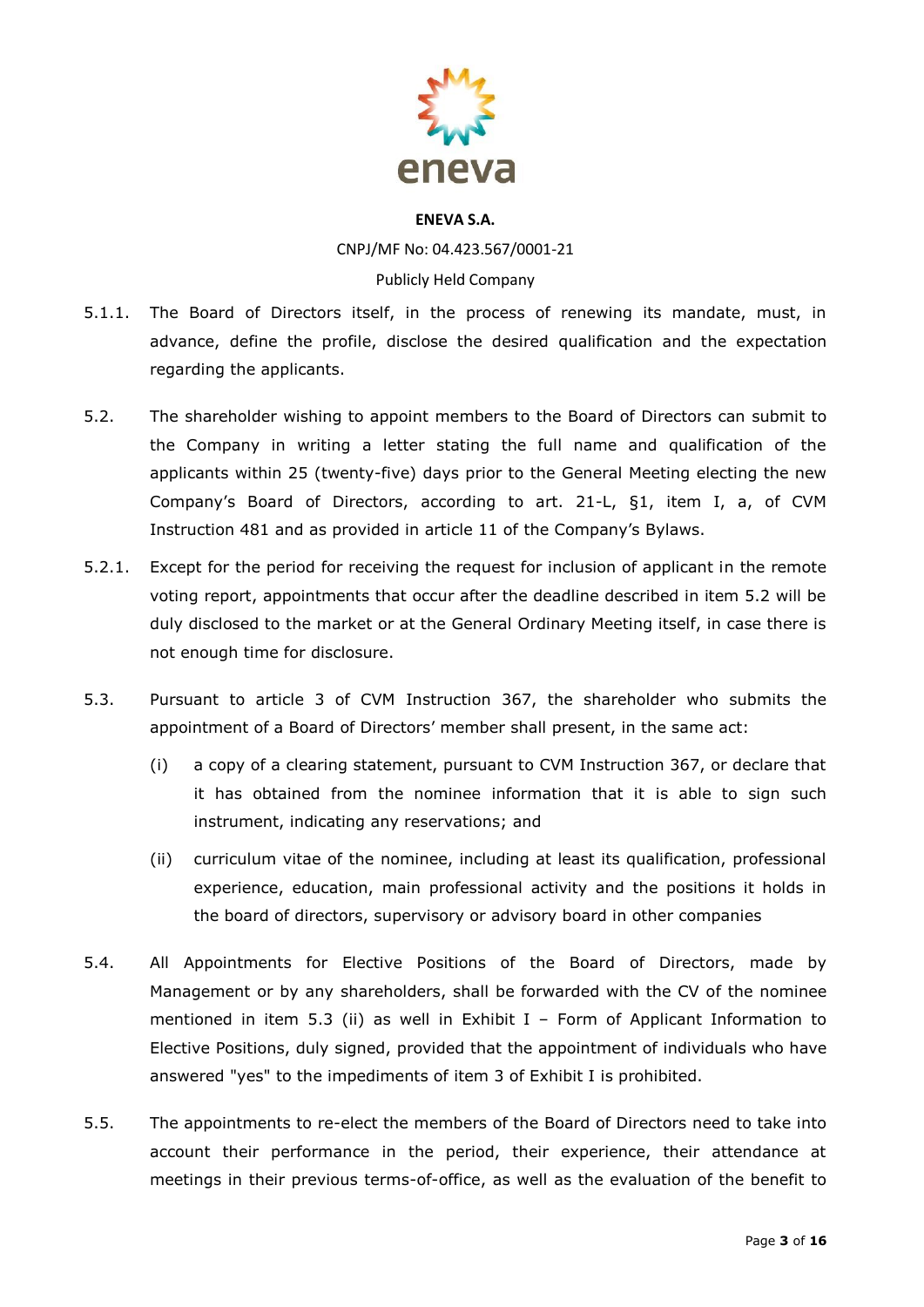

CNPJ/MF No: 04.423.567/0001-21 Publicly Held Company

replace them and renew the Board of Directors, in comparison to their permanence and re-election. In addition, it is advisable that the Board of Directors be comprised by professionals who have experience in different matters, such as environmental, sustainability and information technology and safety matters.

- 5.6. In addition to the provisions set forth in article 147, paragraph 3 of the Brazilian Corporation Law, in order for the members of the Board of Directors to be able to dedicate to their activities in the company's Board, we advise that they should not hold more than 5 (five) positions in the boards of directors of other companies.
- 5.7. Jointly with the periodic evaluation of the Board of Directors, pursuant to the Novo Mercado Regulation, a report (or matrix) of the skills of the members of the Board will be prepared by an external company reputable in the market. This is intended to check the efficiency of the Board's work and supplement its functions, as well as indicate possible failures or improvements in the composition of the Board.
- 5.8. The Company's Board of Directors will be the competent body to analyze the adherence of the appointments to this policy, with support in the curriculum vitae of the nominees, in Exhibit I duly completed and signed, as well as in the report provided in item 5.7 above. After its analysis, the Board of Directors shall arrange for the inclusion of proper information in the management proposal for the meeting for election of such members, if applicable.
- 5.9. The Board of Directors will make evaluations under the same methods and criteria of all appointment made by the minority shareholders to include proper information in the notice to shareholders which sets forth information on such members within 48 hours after delivery of the last document necessary by the minority shareholder, always subject to terms applicable to remote voting rules provided by applicable regulation.
- 5.10. All members qualified as independent members pursuant to the terms set forth in the Novo Mercado Regulation will be deemed as such in the calculation of positions assigned to independent members.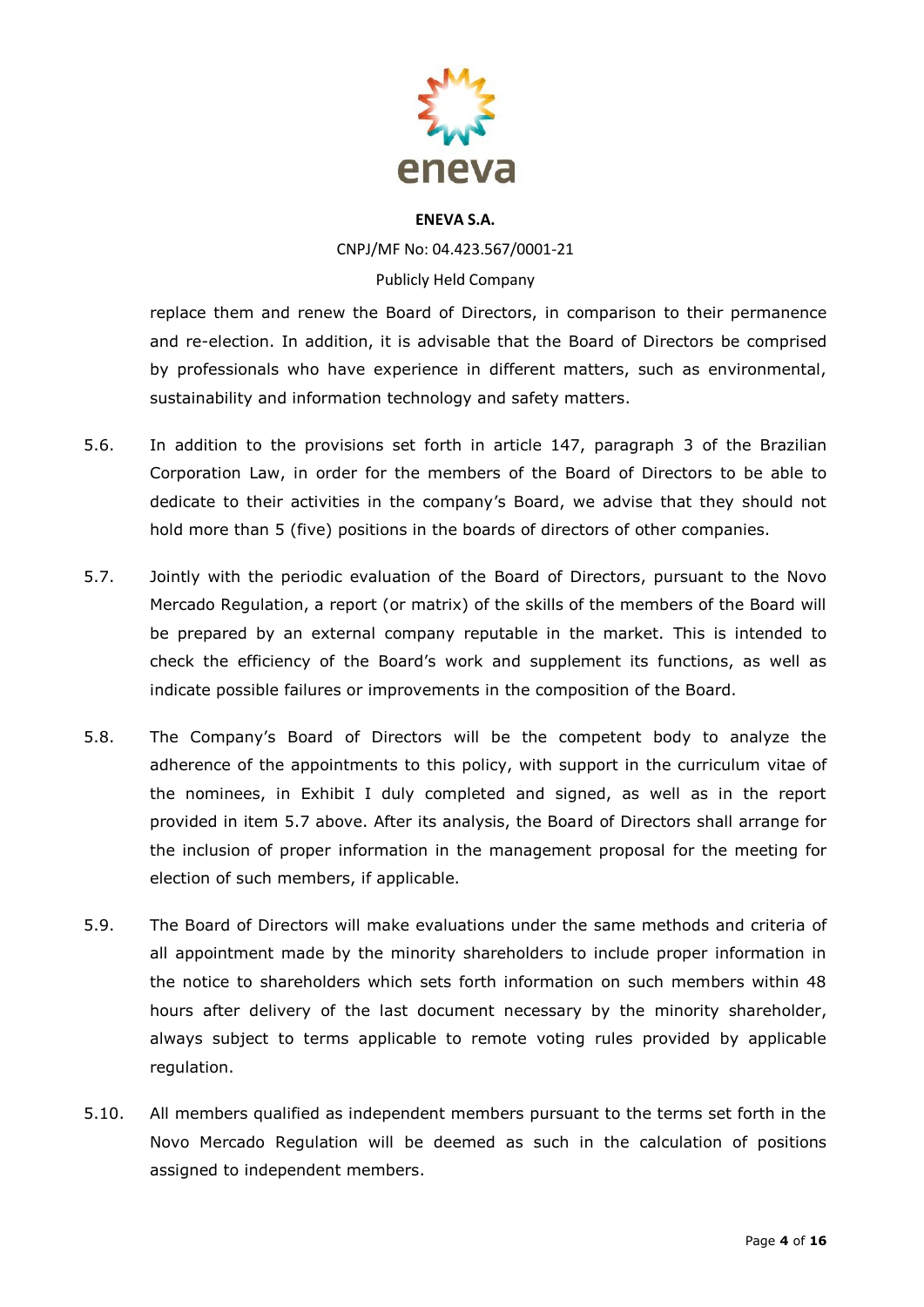

CNPJ/MF No: 04.423.567/0001-21

### Publicly Held Company

5.10.1. The classification of the independent director shall consider its relationship:

- (i) with the Company, its direct or indirect controlling shareholder and its administrators; and
- (ii) with subsidiaries, affiliates or companies under common control.
- 5.10.2. For the purpose of verifying the classification of the independent director, it is not considered as independent director who:
	- (i) is a direct or indirect controlling shareholder of the Company;
	- (ii) has its exercise of vote in the meetings of the Board of Directors bound by shareholders' agreement whose purpose are matters related to the Company;
	- (iii) is spouse, domestic partner or immediate or collateral relative, up to the second degree of the controlling shareholder, of manager of the Company or of manager of the controlling shareholder; and
	- (iv) has been, in the last 3 (three) years, employee or Executive Officer of the Company or of its controlling shareholder;
- 5.10.3. For the purposes of verifying the classification of the independent director, the situations described below shall be analyzed in order to verify if they imply loss of independence of the independent director due to the characteristics, magnitude and extent of the relationship:
	- (i) it is related up to the second degree to the controlling shareholder, to manager of the Company or to manager of the controlling shareholder;
	- (ii) it has been, on the last 3 (three) years, employee or director of an affiliate, subsidiary or company under common control;
	- (iii) it has a business relationship with the Company with its controlling shareholder or with an affiliate, subsidiaries or company under common control;
	- (iv) it holds a position in a company or entity with commercial relations with the Company or with its controlling shareholder with decision-making power in the performance of activities of said company or entity; and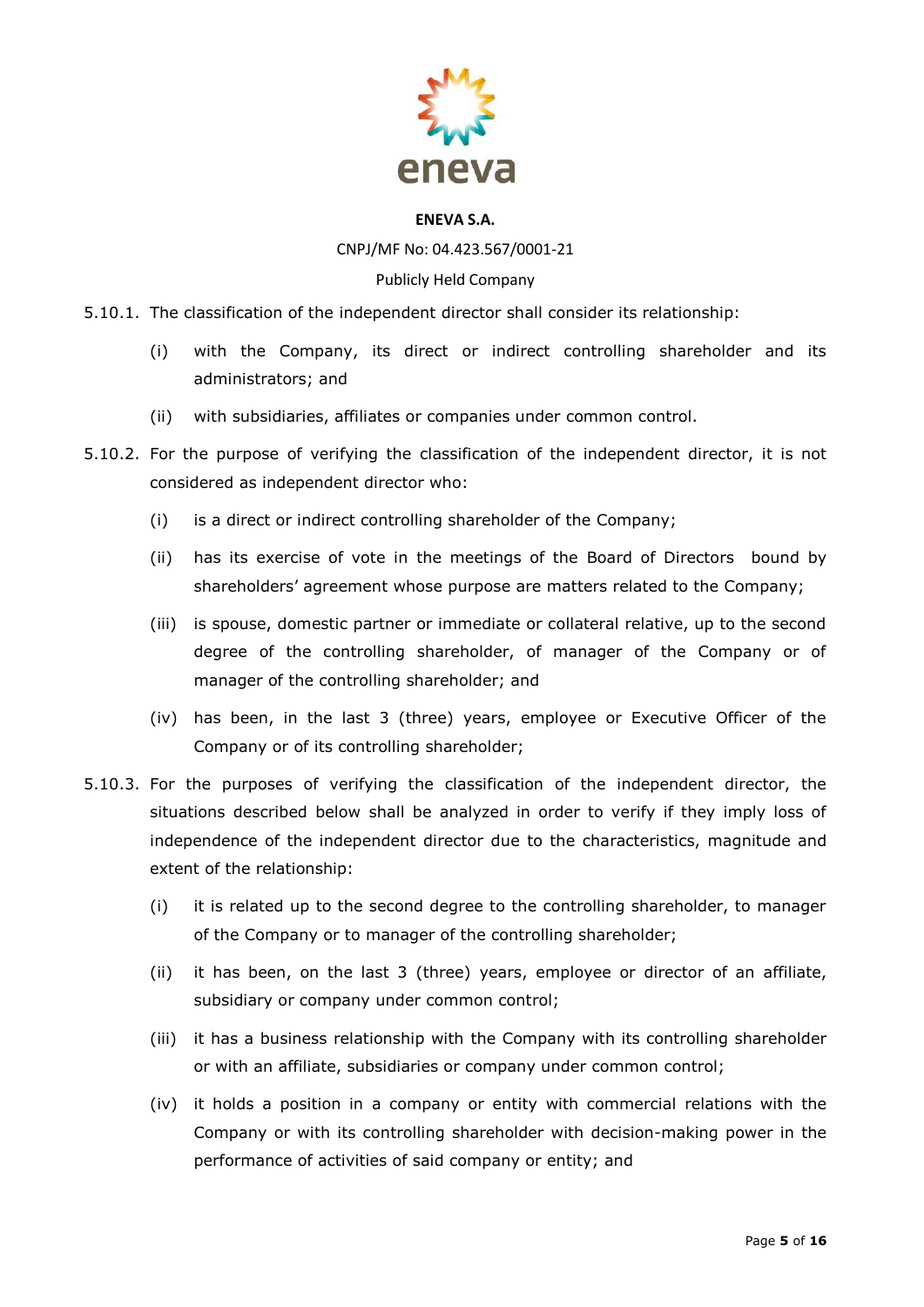

CNPJ/MF No: 04.423.567/0001-21 Publicly Held Company

- (v) it receives compensation from the Company, from its controlling shareholder, affiliates, subsidiaries or companies under common control other than the compensation received as member of the Board of Directors or committees of the Company, its controlling shareholder, affiliates, subsidiaries or companies under common control, except for values in cash derived from interest in the Company's capital stock and benefits from complementary pension plans.
- 5.10.4. Board members elected through a separate vote by the minority shareholders will be deemed independent members.
- 5.11. The characterization of the nominee to the Board of Directors as independent director will be decided by General Meeting, which may base its decision:
	- (i) on a statement, forwarded by the nominee as independent director to the Board of Directors, attesting its compliance with the independence criteria established in this Policy, including the respective justification, if any of the situations provided in item 5.10.3 above has been verified; and
	- (ii) on the expression of the Company's Board of Directors, inserted in the Management proposal regarding the General Meeting for the election of members, regarding the compliance of the applicant with the independence criteria.
- 5.12. The procedure for election of the independent member of the Board of Directors referred to in item 5.11 above does not apply to nominations of applicants for members of the Board of Directors:
	- (i) that do not meet the deadline for inclusion of applicants in the voting report, as provided in the regulations issued by CVM on remote voting; and
	- (ii) by separate voting in companies with defined control.

# **6. PROCEDURE FOR APPOINTMENT OF MEMBERS OF THE ADVISORY COMMITTEES**

6.1. The Board of Directors shall seek the composition of the Advisory Committees with at least one member of the Board of Directors and, where appropriate, including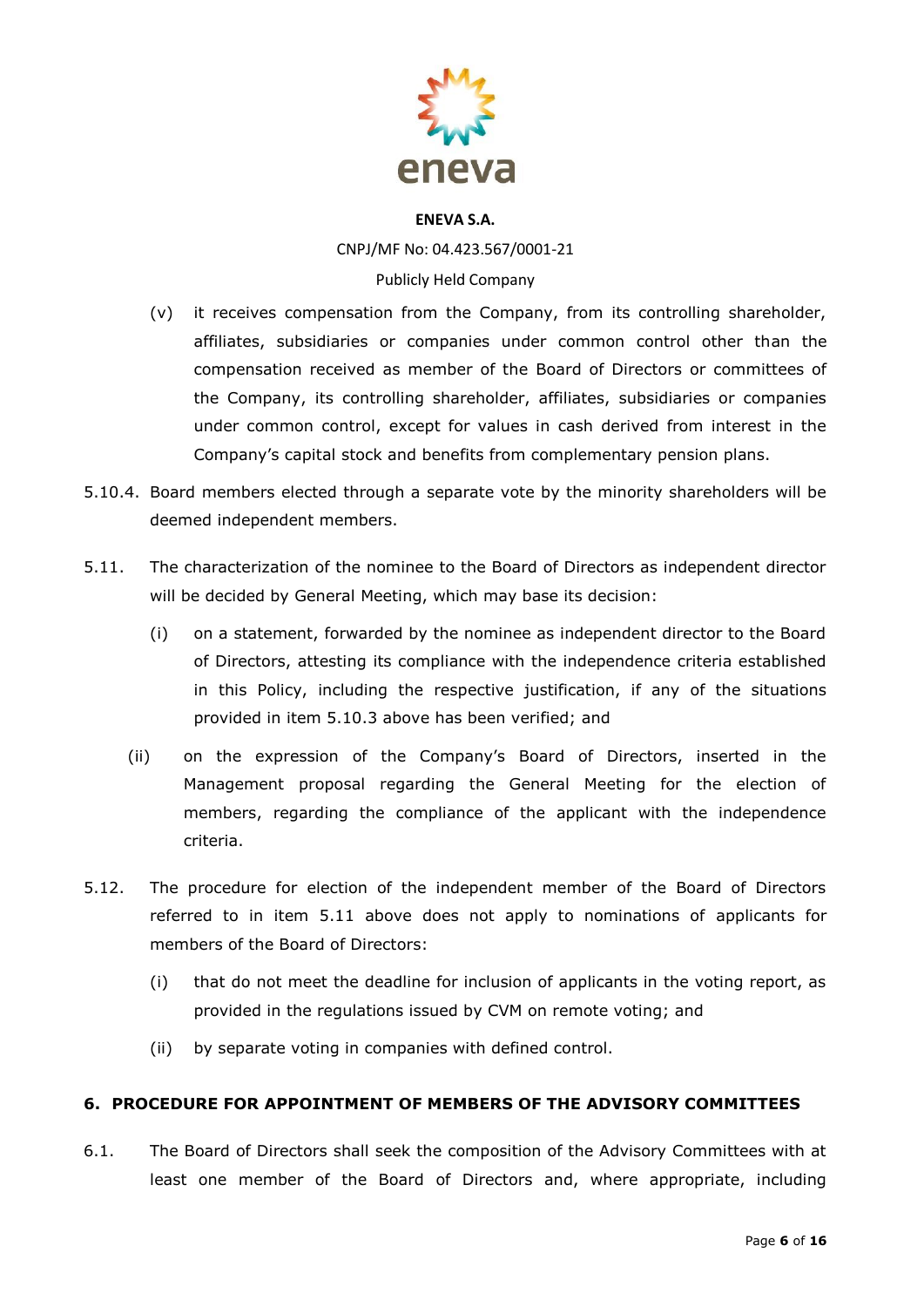

CNPJ/MF No: 04.423.567/0001-21 Publicly Held Company

external professionals who, in addition to having the characteristics set forth in item 4 above, may bring additional knowledge and new perspectives and contribute to the deepening of the discussions, opinions and reports sent to the Council.

- 6.2. It is also necessary to comply with what is established in the respective Internal Regulation with respect to its composition.
- 6.3. The names of the applicants for members of the Company's Committee can be made by any member of the Board of Directors or the Board of Executive Officers within 10 (ten) business days prior to the Board of Directors' meeting which will indicate the composition of a new Committee.
- 6.4. The members of the Committee will be annually elected by the Company's Board of Directors.
- 6.5. Re-election of the members of the Committees will take into account their performance in the period, their experience and attendance at meetings in their previous terms-of-office.

# **7. PROCEDURE FOR APPOINTMENT OF MEMBERS OF THE STATUTORY BOARD**

- 7.1. The Board of Directors shall seek the composition of the executive boards of the Company with professionals who, in addition to having the characteristics set forth in item 4 above, combine, harmoniously, the interests of the Company, the interests of the shareholders, the interests of the employees, as well as the social and environmental liability of the Company, always based on legality and ethics.
- 7.1.1. In the appointment of members of the Statutory Board, compliance with the requirements established in item 4 of this Policy shall be verified by the Board of Directors.
- 7.2. The Board of Directors elects and dismisses the Company's Chief Executive Officer.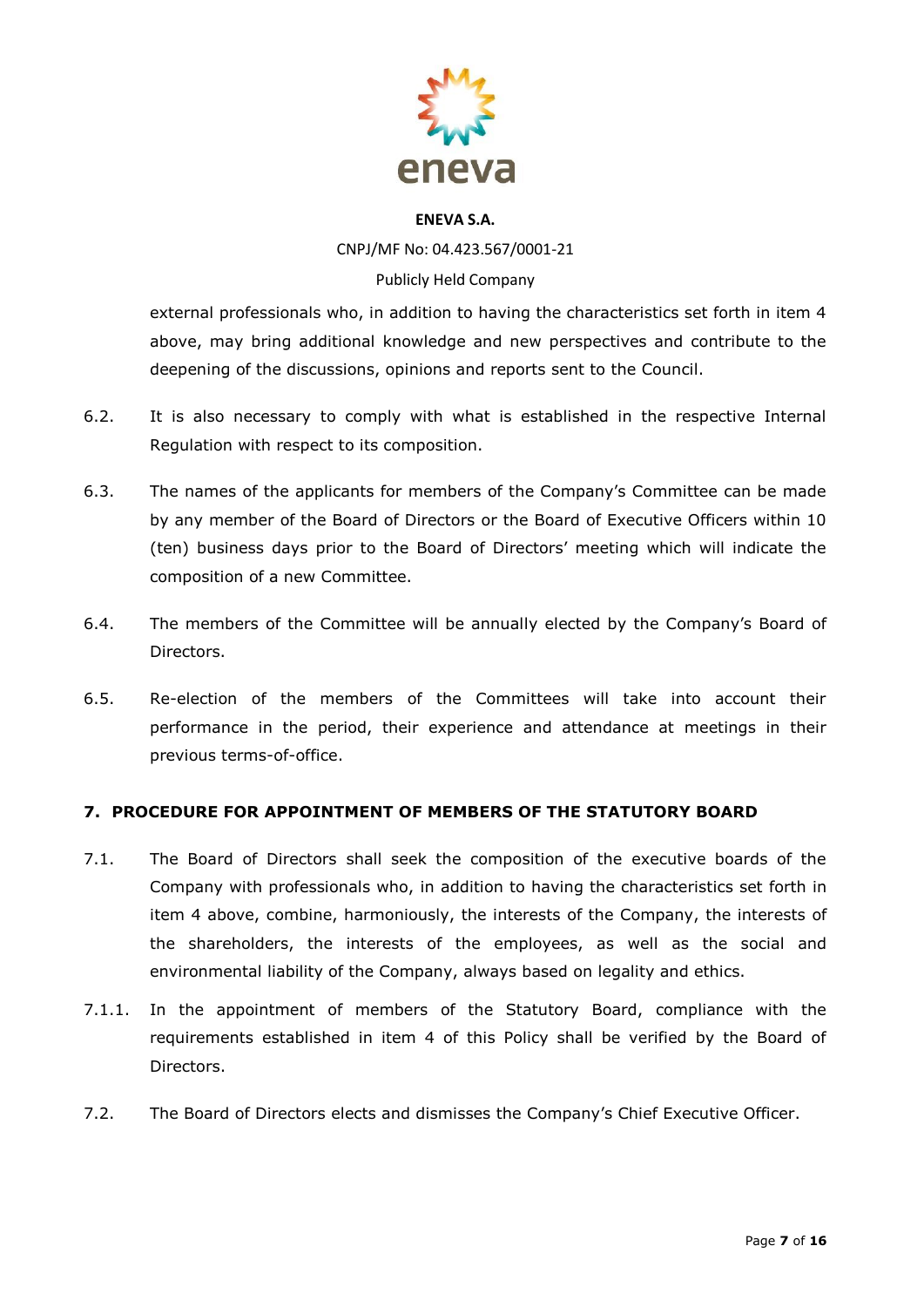

CNPJ/MF No: 04.423.567/0001-21 Publicly Held Company

- 7.3. The Chief Executive Officer of the Company proposes the election and dismissal of the other statutory Officers of the Company, and the Board of Directors approves the election and dismissal of such Officers.
- 7.4. Proposals for re-election of Officers shall be based on the periodic evaluation of the Officers pursuant to the New Market Regulation, in which the achievement of goals and the alignment with the Company's culture are considered performance indicators.

# **8. EXHBITS**

▪ **Exhibit 1** – Form of Applicant Information to Elective Positions

# **9. REFERENCES**

- Law No. 6.404, of December 15th, 1976, as amended ("Brazilian Corporation Law")
- CVM Instruction 301 of April 16th, 1999, as amended ("CVM Instruction 301")
- CVM Instruction 367 of May 29th, 2002, as amended ("CVM Instruction 367")
- CVM Instruction 480 of December 7th, 2009, as amended ("CVM Instruction 480")
- CVM Instruction 481 of December 17th, 2009, as amended ("CVM Instruction 481")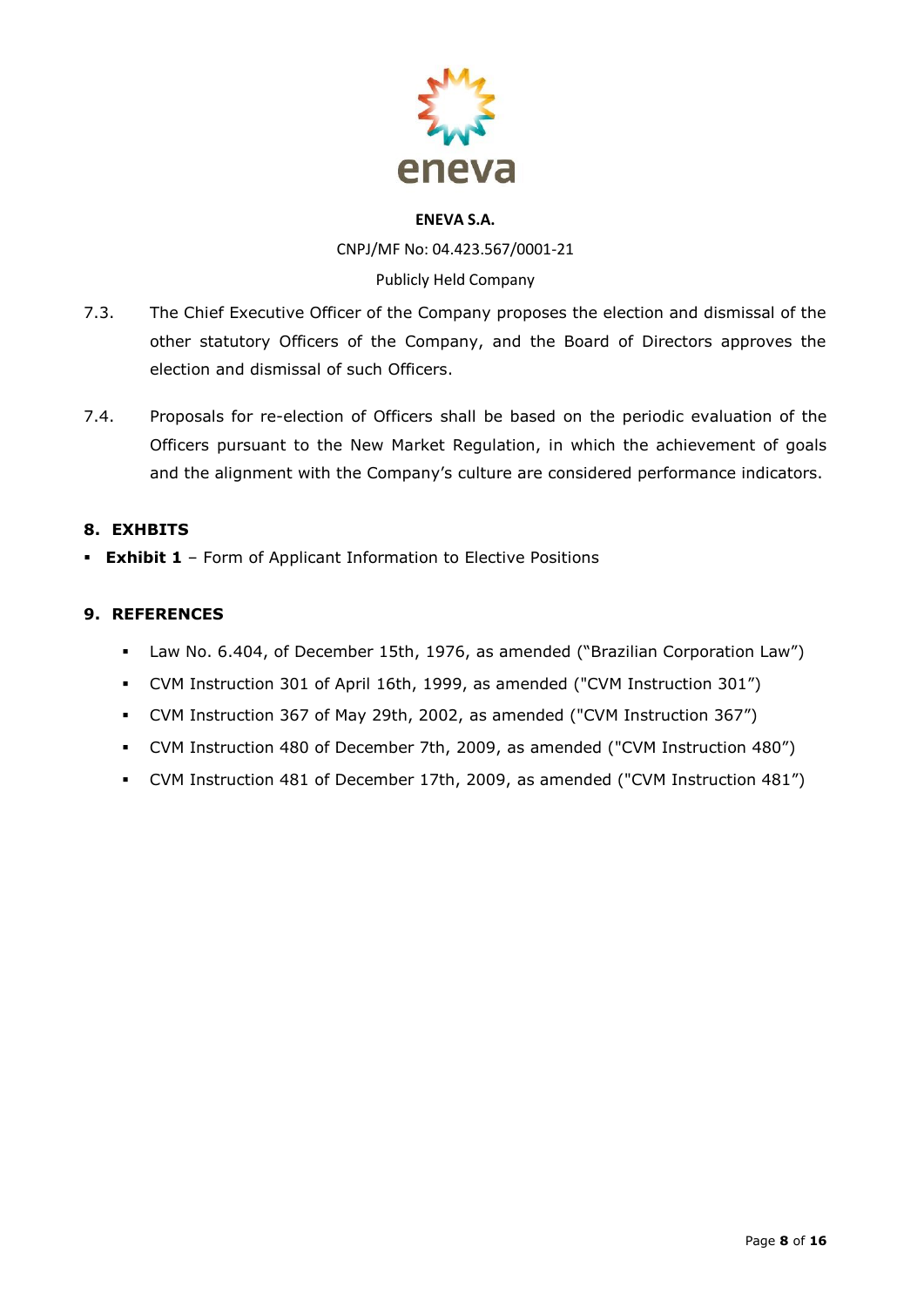

CNPJ/MF No: 04.423.567/0001-21

Publicly Held Company

### **REVIEW AND APPROVAL**

| <b>Review</b>        | <b>Date</b>                      | <b>Description of Updates</b>          |                 |  |  |
|----------------------|----------------------------------|----------------------------------------|-----------------|--|--|
| O                    | 01/31/2019                       | Creation of document                   |                 |  |  |
|                      | <b>Creation</b><br><b>Review</b> |                                        | <b>APPROVAL</b> |  |  |
| <b>GRC and Legal</b> |                                  | Board of Directors<br>Eneva Management |                 |  |  |

# **KEY PUBLIC**

- Members of the Board of Directors
- Members of the Advisory Committees
- Statutory Executive Board
- Governance Secretariat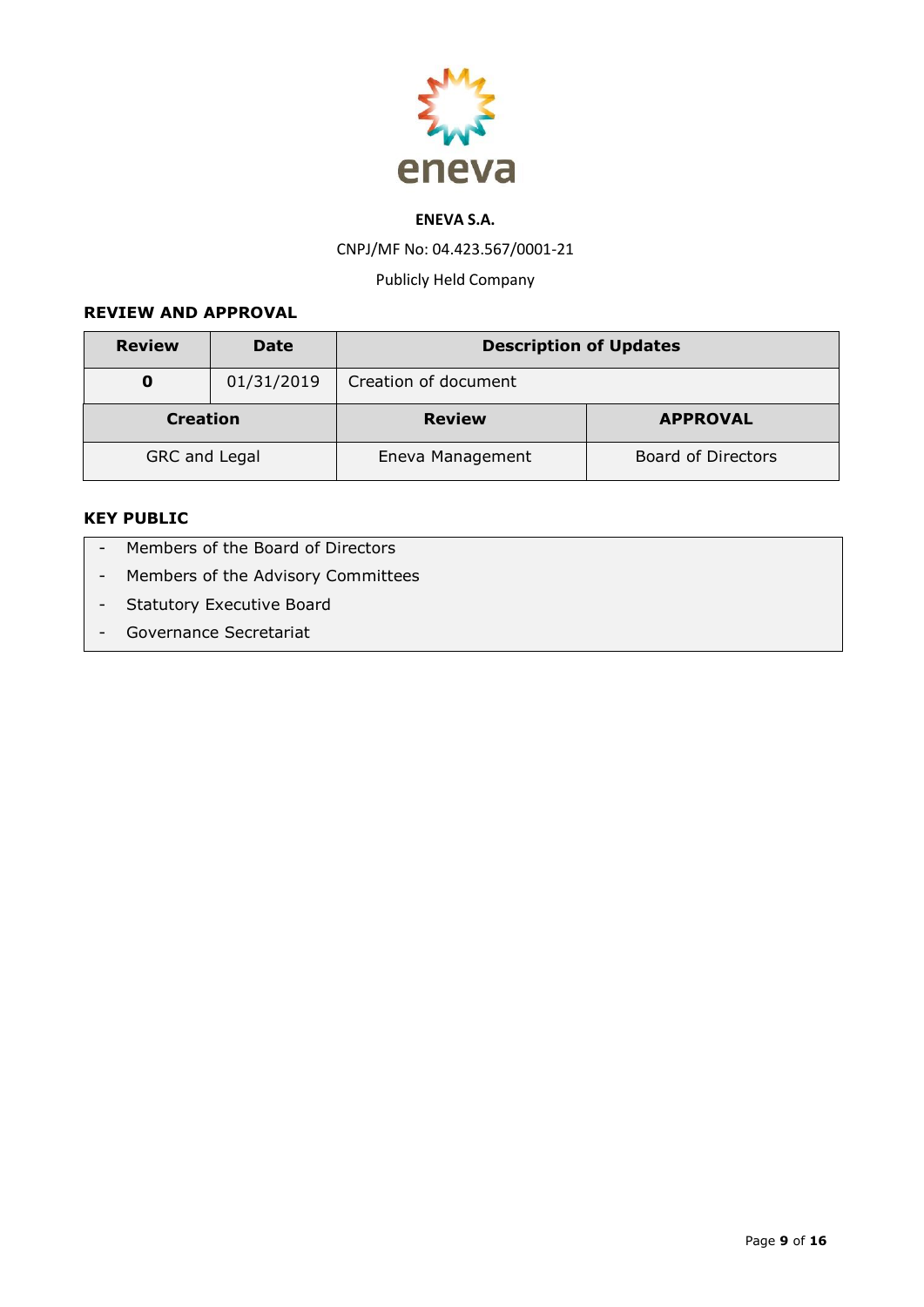

CNPJ/MF No: 04.423.567/0001-21

Publicly Held Company

# **EXHIBIT I – FORM OF APPLICANT INFORMATION TO ELECTIVE POSITIONS**

### **1. Information for the Reference Form**

### **A. Registered Data and Professional Experience:**

| Name:                                                                                                                                                 |                              | <b>Date of Birth</b> |                                                        | Age                                |         | <b>Occupation</b>                                  |          |
|-------------------------------------------------------------------------------------------------------------------------------------------------------|------------------------------|----------------------|--------------------------------------------------------|------------------------------------|---------|----------------------------------------------------|----------|
| $[$ ***]                                                                                                                                              |                              | $[$ ***]             |                                                        | $[***]$                            |         | $[***]$                                            |          |
| <b>CPF or passport</b><br>(PAS)                                                                                                                       | <b>Elected Position Held</b> |                      |                                                        | <b>Election Date</b>               |         | <b>Office Assumption</b><br><b>Date</b>            |          |
| $[***]$                                                                                                                                               | $[***]$                      |                      |                                                        | $[$ ***]                           |         |                                                    | $[$ ***] |
| <b>Mandate Term</b>                                                                                                                                   |                              |                      | <b>Other Positions and Functions</b><br>in the Company |                                    |         | <b>Appointment if Elected by</b><br>the Controller |          |
| $[$ ***]                                                                                                                                              |                              | $[***]$              |                                                        |                                    | $[***]$ |                                                    |          |
| <b>Appointment if is Independent Member</b>                                                                                                           |                              |                      |                                                        | <b>Number of Consecutive Terms</b> |         |                                                    |          |
| $[***]$                                                                                                                                               |                              |                      |                                                        | $[***]$                            |         |                                                    |          |
| <b>Main Professional Activity</b>                                                                                                                     |                              |                      |                                                        |                                    |         |                                                    |          |
| $[$ ***]                                                                                                                                              |                              |                      |                                                        |                                    |         |                                                    |          |
| <b>Professional Experience</b>                                                                                                                        |                              |                      |                                                        |                                    |         |                                                    |          |
|                                                                                                                                                       |                              |                      |                                                        |                                    |         |                                                    |          |
| $[$ ***]                                                                                                                                              |                              |                      |                                                        |                                    |         |                                                    |          |
|                                                                                                                                                       |                              |                      |                                                        |                                    |         |                                                    |          |
|                                                                                                                                                       |                              |                      |                                                        |                                    |         |                                                    |          |
| <b>Statement of Conviction</b>                                                                                                                        |                              |                      |                                                        |                                    |         |                                                    |          |
| $[$ ***]                                                                                                                                              |                              |                      |                                                        |                                    |         |                                                    |          |
| does not have any criminal convictions (even if not final), nor any administrative proceeding filed by                                                |                              |                      |                                                        |                                    |         |                                                    |          |
| CVM, or any other final decision, at the legal or administrative level, which suspended or disqualified its<br>professional or commercial activities. |                              |                      |                                                        |                                    |         |                                                    |          |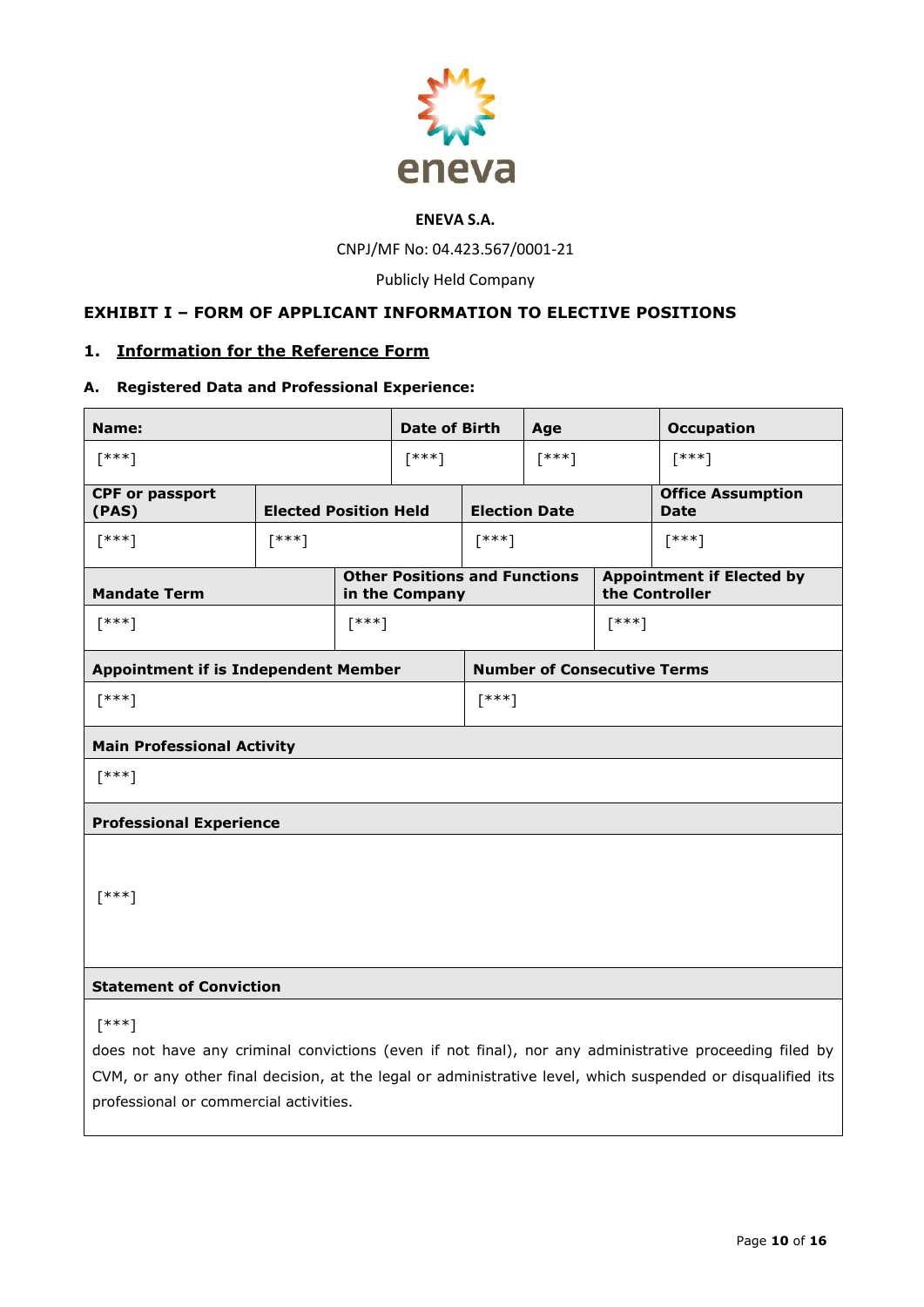

CNPJ/MF No: 04.423.567/0001-21

### Publicly Held Company

**B. Member's participation in meetings held by the respective committee on the last fiscal year, since taking office:**

| Member  | Participation in meetings (%) |
|---------|-------------------------------|
| $rx**1$ | $rx**1$                       |

**C. Information on the performance in the last fiscal year as members of the Advisory Committees, even if such committees or structures are not statutory:**

|                                                                 | <b>Appointment of</b><br><b>Controller</b> |      |      | <b>Participation in</b><br><b>Committees</b> | % Participation<br>in Meetings |
|-----------------------------------------------------------------|--------------------------------------------|------|------|----------------------------------------------|--------------------------------|
| Audit Committee                                                 | Yes.                                       | ()No | Yes. | ( ) No                                       | <sup>***]%</sup>               |
| Human Resources and<br><b>Compensation Committee</b>            | Yes.                                       | ()No | Yes. | ()No                                         | <sup>***]%</sup>               |
| Finance Committee                                               | Yes.                                       | ()No | Yes. | ()No                                         | 「***]%                         |
| Follow up Committee of<br>Cicle Closing - Parnaíba V<br>Project | Yes.                                       | ()No | Yes. | ()No                                         | <sup>***]%</sup>               |

### **D. Information on the existence of companion relationship, common-law marriage and family relation up to the third degree with:**

- 1. Administrators of the Company
- ( ) No ( ) Yes

Describe:

2. Administrators of direct or indirect subsidiaries of the Company

( ) No ( ) Yes

Describe:

3. Direct or indirect controlling shareholders

( ) No ( ) Yes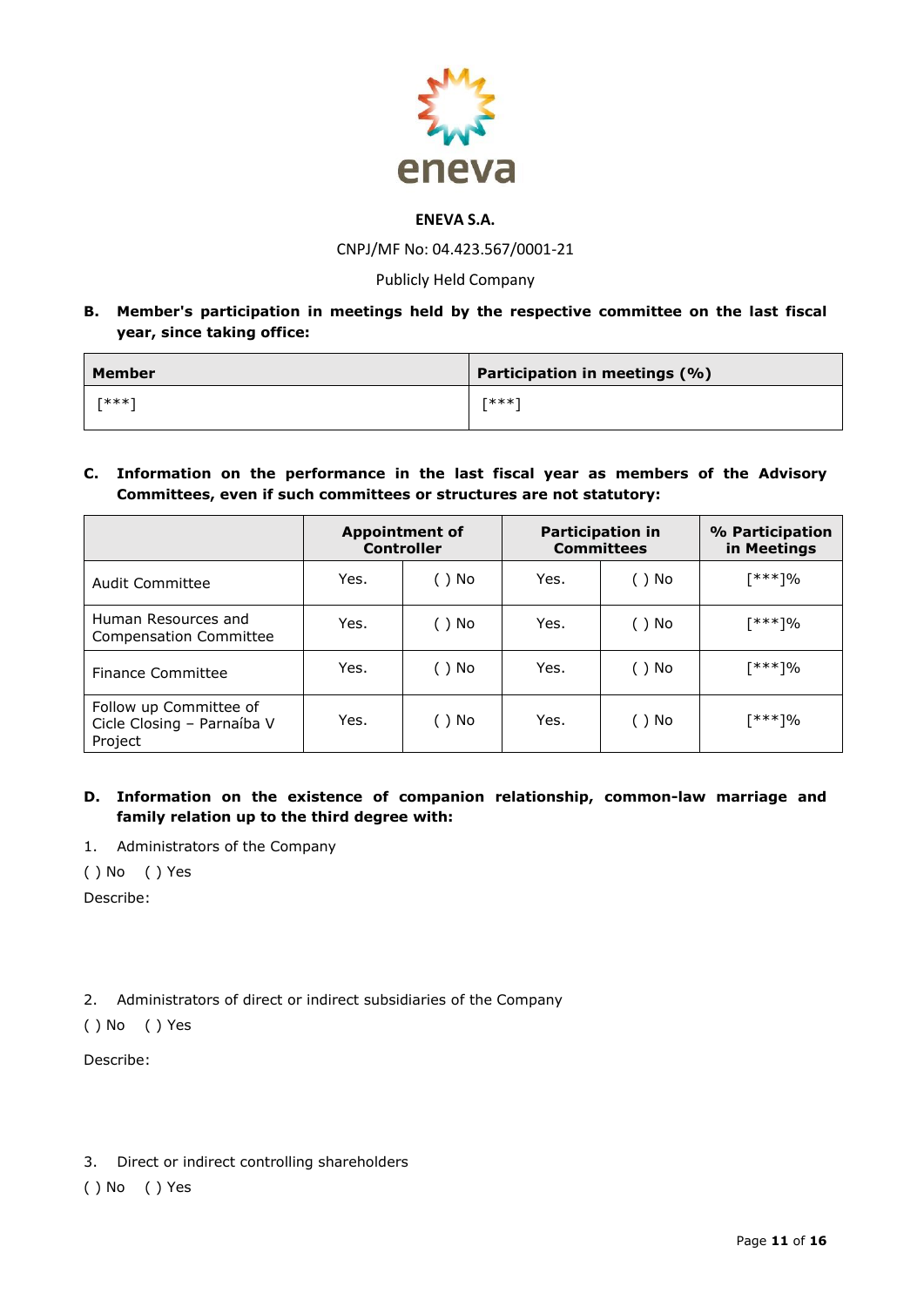

CNPJ/MF No: 04.423.567/0001-21

### Publicly Held Company

Describe:

- 4. Administrators of the Company's direct and indirect controlling corporations
- ( ) No ( ) Yes

Describe:

### **E. It is a politically exposed person, as per CVM Instruction 301:**

- ( ) No ( ) Yes
- **F. Information on relations of subordination, provision of services or control over the past 3 fiscal years by and among Administrators of the Company**
- 1. Company's direct or indirect subsidiaries
- ( ) No ( ) Yes

Describe:

2. Company's direct or indirect controlling company

( ) No ( ) Yes

Describe:

3. if relevant, any supplier, customer, debtor or creditor of the Company, its subsidiary or controlling shareholders or the subsidiaries of any of the foregoing

( ) No ( ) Yes

Describe: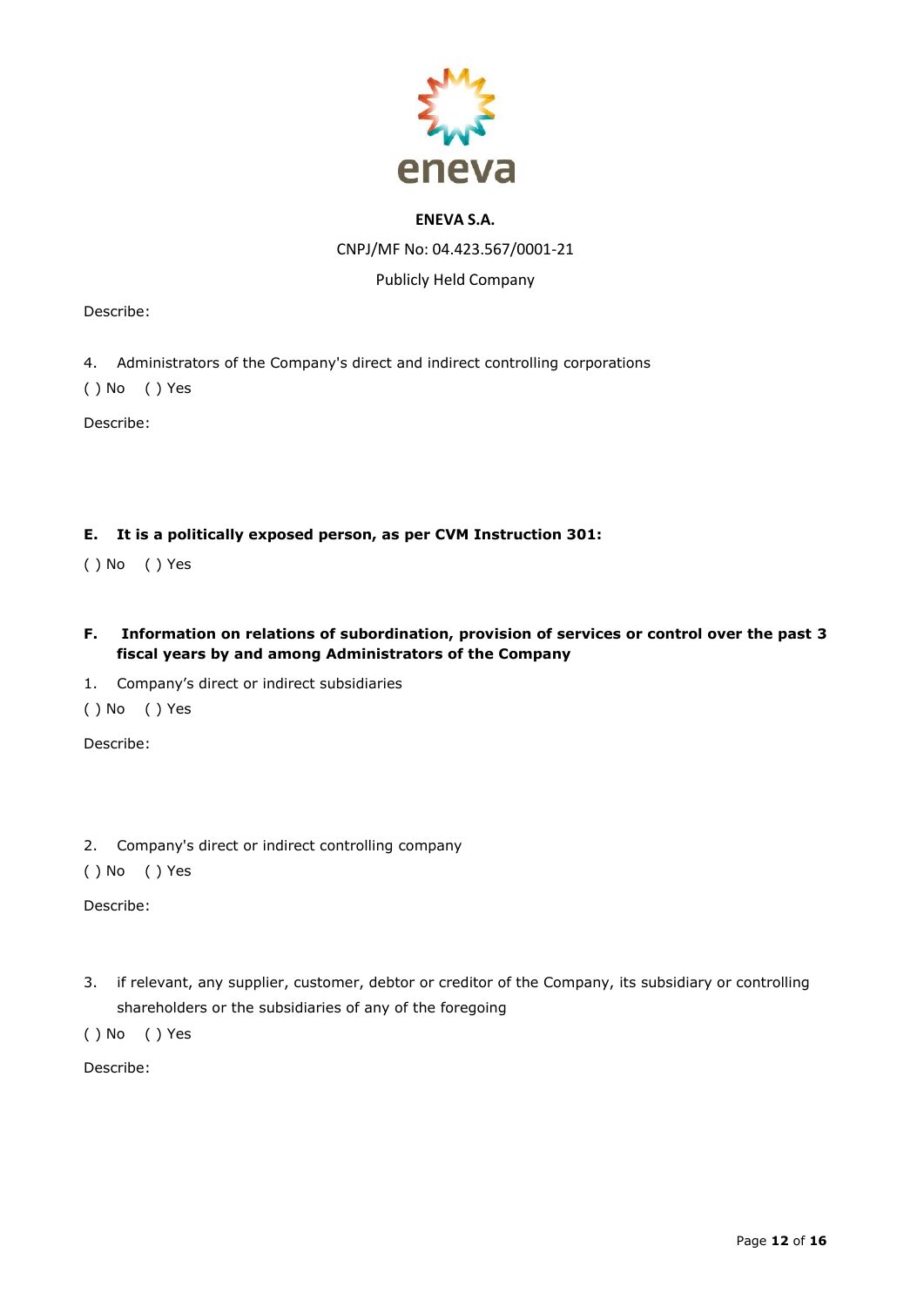

CNPJ/MF No: 04.423.567/0001-21

# Publicly Held Company

# **2. Basic Requirements for Members of the Board of Directors or Officers**

| <b>Academic Training And other personal criteria</b>                 |                |                                             |          |  |
|----------------------------------------------------------------------|----------------|---------------------------------------------|----------|--|
| I - University Degree Course                                         |                | Yes.                                        | $( )$ No |  |
| <b>Additional Requirements for Members of the Board of Directors</b> |                |                                             |          |  |
| II - check with an $X$ areas that I have                             |                | Which documents/public information prove my |          |  |
| proven expertise:                                                    | qualification: |                                             |          |  |
| () concession/ privatization                                         |                |                                             |          |  |
| () banking and financial sector/capital                              |                |                                             |          |  |
| market                                                               |                |                                             |          |  |
| () government relations                                              |                |                                             |          |  |
| () technology/engineer                                               |                |                                             |          |  |
| () industrial                                                        |                |                                             |          |  |
| () international business                                            |                |                                             |          |  |
| () risk management                                                   |                |                                             |          |  |
| accounting<br>( )                                                    |                |                                             |          |  |
| () corporation governance                                            |                |                                             |          |  |
| () environmental/sustainability                                      |                |                                             |          |  |
| () legal/rulemaking                                                  |                |                                             |          |  |
| () IT/IT Security                                                    |                |                                             |          |  |
| () HR/ marketing/communication                                       |                |                                             |          |  |

| Additional Requirements for Members of the Board of Directors (cont.) |      |        |  |
|-----------------------------------------------------------------------|------|--------|--|
| III - If you are being elected to the position of                     |      |        |  |
| independent member of the Board of Directors, do I                    |      |        |  |
| respect the rules of independence of the objective list of            | Yes. | ()No   |  |
| item 5.10.2 of the Appointment Policy?                                |      |        |  |
| IV - If you are being elected to the position of                      |      |        |  |
| independent member of the Board of Directors, do I                    |      |        |  |
| respect the rules of independence of the subjective list of           | Yes. | ( ) No |  |
| item 5.10.3 of the Appointment Policy?                                |      |        |  |
|                                                                       |      |        |  |
| Any specific note in this item, because it is a subjective            |      |        |  |
| list? If yes, please clarify:                                         |      |        |  |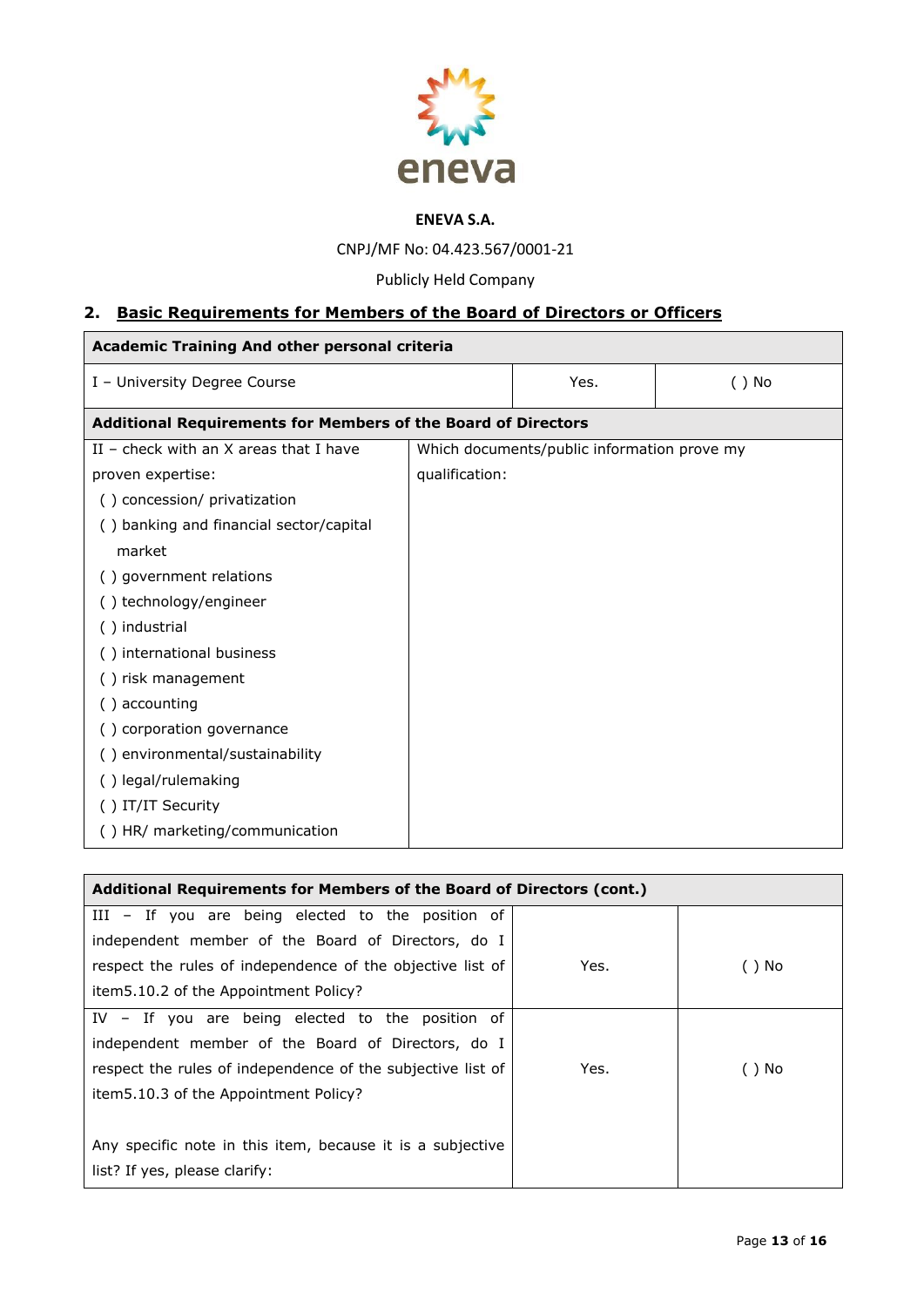

CNPJ/MF No: 04.423.567/0001-21

Publicly Held Company

# **3. Disqualification for Members of the Board of Directors or Officers**

| I - it has been convicted in a final decision or handed down by a       |      |          |
|-------------------------------------------------------------------------|------|----------|
| collegiate judicial body, from the conviction until the expiration of   |      |          |
| the period of 5 (five) years after serving the sentence, for crimes:    |      |          |
| against the welfare, public faith, public administration and the        |      |          |
| public wealth; against the private equity, the financial system, the    |      |          |
| stock market and those provided for in the law that governs             |      |          |
| bankruptcy; against the electoral environment and health, for           | Yes. | $( )$ No |
| which the law establishes penalty of deprivation of liberty; of         |      |          |
| money laundry and concealment of goods, rights and values;              |      |          |
| trafficking in narcotics and related drugs, racism, torture, terrorism  |      |          |
| and heinous crimes; of reduction to the condition analogous to that     |      |          |
| of slave; against life and sexual dignity; practiced by criminal        |      |          |
| organization or gang;                                                   |      |          |
| II - it has been excluded from the exercise of the profession by a      |      |          |
| sanctioning decision of the competent professional body, as a result    |      |          |
| of ethical and professional infraction, for a period of 5 (five) years, | Yes. | $( )$ No |
| unless the act has been annulled or suspended by the Judiciary          |      |          |
| Branch;                                                                 |      |          |
| III - It is a person prevented under specific law from, or convicted    |      |          |
| of bankruptcy, malfeasance, bribery, graft or embezzlement crime        |      |          |
| against economy, public faith or property or subject to criminal        | Yes. | $( )$ No |
| punishment that vetoes, even temporarily, the holding of public         |      |          |
| offices;                                                                |      |          |
| IV - it is a person declared disabled by the act of Brazilian           | Yes. | $( )$ No |
| Securities and Exchange Commission;                                     |      |          |
| V- it holds position in corporation that might be perceived as          | Yes. | $( )$ No |
| competitor in special market, Executive Board, Advisory Boards,         |      |          |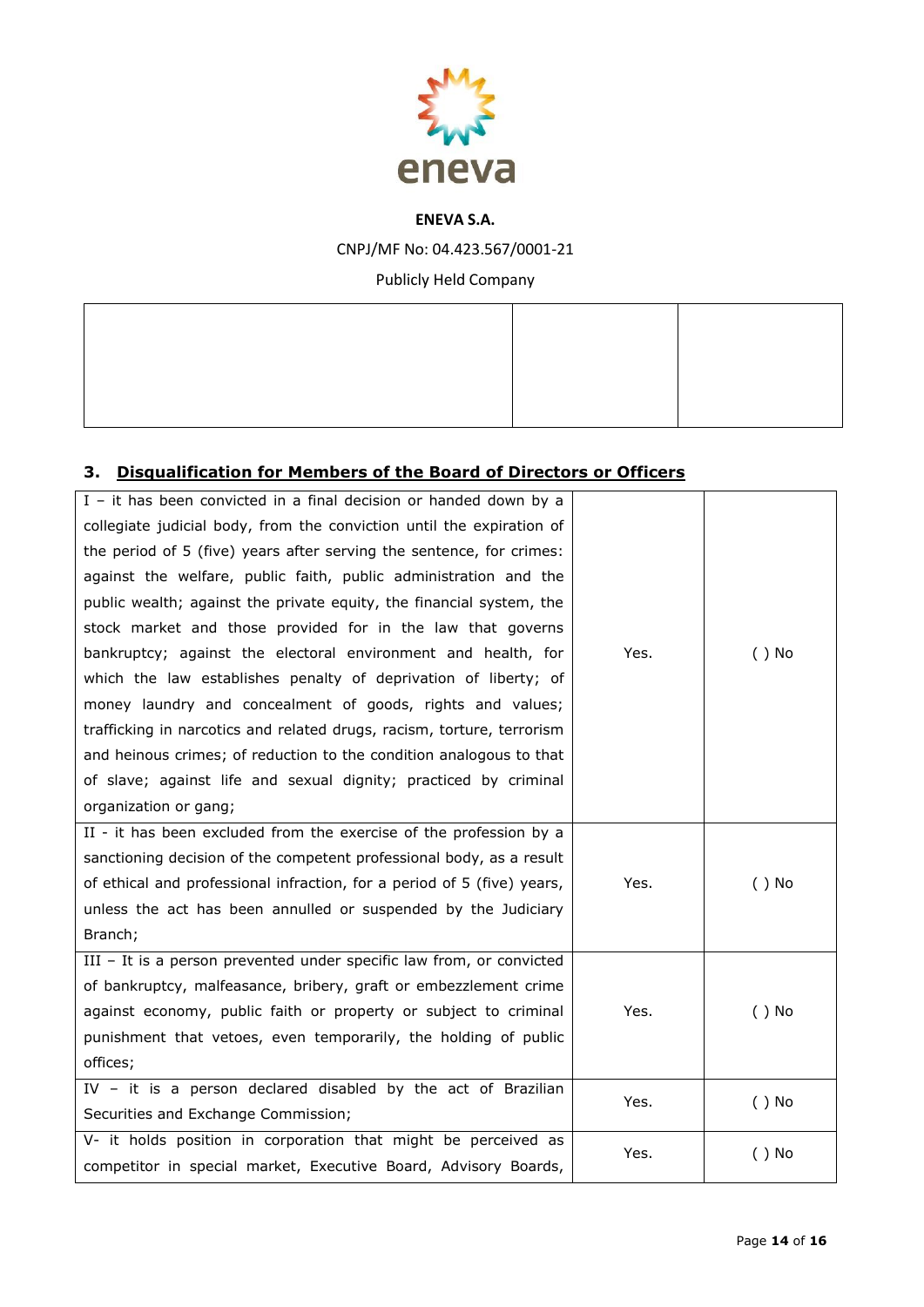

### CNPJ/MF No: 04.423.567/0001-21

#### Publicly Held Company

| Management, Fiscal or Advisory Committees <sup>1</sup> ;                |      |          |
|-------------------------------------------------------------------------|------|----------|
| $VI$ – it has interest conflicting with the corporation <sup>2</sup> ;  | Yes. | $( )$ No |
| VII - it discloses or makes use of privileged information, for its own  |      |          |
| or third party's benefit, obtained by reason of the activities          | Yes. | $()$ No  |
| performed;                                                              |      |          |
| VIII - it exercises, directly or indirectly, an activity that by reason |      |          |
| of its nature is incompatible with the duties of the position or        | Yes. | $()$ No  |
| employment, including as such, the activity carried out in related      |      |          |
| areas or matters;                                                       |      |          |
| IX - it acts, albeit informally, as attorney, consultant, advisor or    |      |          |
| liaison element of private interests in the bodies or entities of the   | Yes. | ( ) No   |
| direct or indirect public administration of any of the Powers of the    |      |          |
| Government, the States, the Federal District and the Municipalities;    |      |          |
| X - it practices an act in the interest of a legal entity that has      |      |          |
| participation of a spouse, partner or immediate or collateral           | Yes. | ( ) No   |
| relative, in a direct or collateral manner, up to the third degree,     |      |          |
| and that may benefit or influence its management acts; and              |      |          |
| XI - It receives a gift from anyone who has an interest in a decision   |      |          |
| of a collegiate body in which it participates outside the limits and    | Yes. | ( ) No   |
| conditions established in a regulation.                                 |      |          |

I declare, under penalty of the Law, that the information provided herein is accurate and true without deletions of any kind.

 $\_$  . The contribution of the contribution of the contribution of  $\mathcal{L}_1$  ,  $\mathcal{L}_2$  ,  $\mathcal{L}_3$  ,  $\mathcal{L}_4$  ,  $\mathcal{L}_5$  ,  $\mathcal{L}_6$  ,  $\mathcal{L}_7$  ,  $\mathcal{L}_8$  ,  $\mathcal{L}_9$  ,  $\mathcal{L}_9$  ,  $\mathcal{L}_8$  ,  $\mathcal{L}_9$  ,  $\mathcal{L}_9$  ,

Place and date Signature of the Nominee

#### Notes:

- (1) The impossibility of the statement referred to in this item **does not prevent the investiture**, imposing in this case that the General Meeting expressly releases the elected person from such requirement.
- (2) For the purposes of this item, a person who has a conflict of interest with the Company is considered as a person who cumulatively (i) has been elected by a shareholder who has also elected a member of the Board of a Director's member in a competing company, and (ii) has a subordination relation with the shareholder that elected it. Such presumption shall solely be applicable in the event of the member of the Board of Directors of